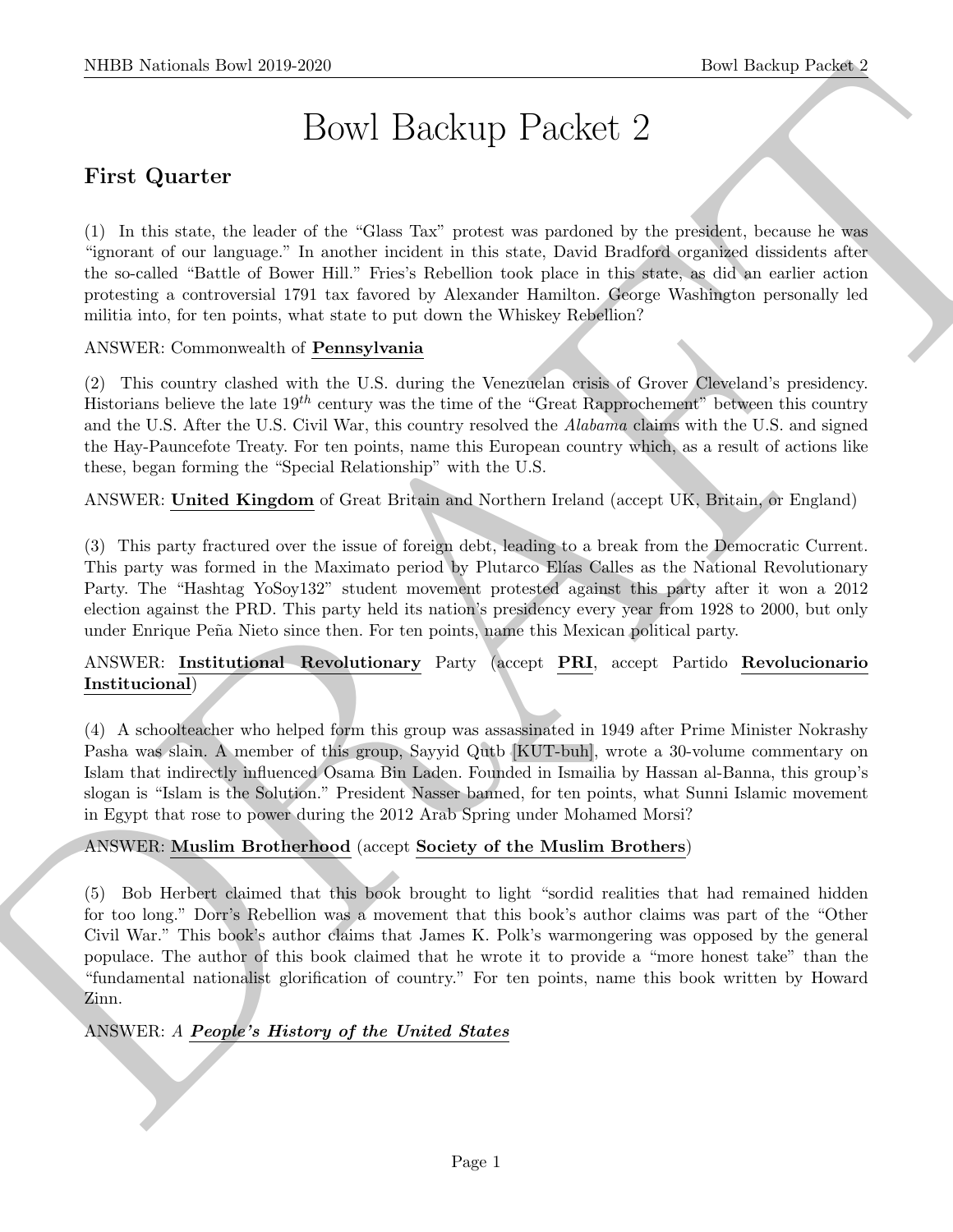(6) A Valois prince was elected king of this state but returned to France with much of its treasury. This country's history was marred by a series of invasions and conflicts known as "The Deluge." This country was created by the Union of Lublin and governed by a bicameral parliament known as the Sejm [SEYM]. This country's May 3 Constitution was the second codified constitution in the world. For ten points, name this country which was dismantled into three partitions by Russia, Prussia, and Austria.

## ANSWER: Polish-Lithuanian Commonwealth (accept Rzeczpospolita, accept Poland-Lithuania, accept Crown of the Kingdom of Poland and the Grand Duchy of Lithuania, accept Commonwealth of Poland)

(7) John Price Buchanan, a governor of this state, faced a Knights of Labor-led uprising relating to the company use of convict labor in the Coal Creek War. A company named for this state that worked in coal, iron, and railroads later merged with U.S. Steel. Part of the Manhattan Project was located at this state's Oak Ridge National Laboratory near Knoxville. During the New Deal, FDR proposed a federal corporation to provide electricity named for, for ten points, what Southern state?

#### ANSWER: Tennessee

(8) John Quincy Adams noted that this agreement was what "speculative philosophers have imagined as the only legitimate source of government." William Brewster is thought to have drafted this agreement. John Carver became governor after he was the first to sign this document, which created a "civil Body Politick." William Bradford was among the signers of, for ten points, what governing document of Plymouth Colony, named for the ship on which the Puritans sailed to America?

#### ANSWER: Mayflower Compact

(9) A battle with this instrument's name was won by the Allies in Central Cameroon in 1915. A surveillance software company with this name had its contract with the state of Utah suspended in April, 2020 after ownership's connections with the KKK were discovered. This instrument was played by Pete Seeger and Earl Scruggs at the Grand Ole Opry. For ten points, name this instrument associated with both traditional African-American music and bluegrass, typically circular with four or five strings.

#### ANSWER: Banjo

NIBER Notionals Down 2010-2020<br>
(b) A Notion state decided location and one of the state but contained a Passe with the distributed of A tensor and the state of the state of the state of the state of the state of the stat (10) This event was influenced by CIA propaganda that attempted to empower Cardinal Jozsef Mindszenty [mind-SENT-ee]. A government in this event issued the "For Freedom and Truth" proclamation. Tensions from this event spilled over to the "Blood in the Water" water polo match at the Melbourne Olympics in the same year. János [YAHN-oash] Kádár was installed as chairman as a result of Soviet intervention in this event. For ten points, name this revolution in which Imre Nagy [NAHZH] tried to withdraw his country from the Warsaw Pact.

ANSWER: Hungarian Revolution of 1956 (accept Hungarian Uprising)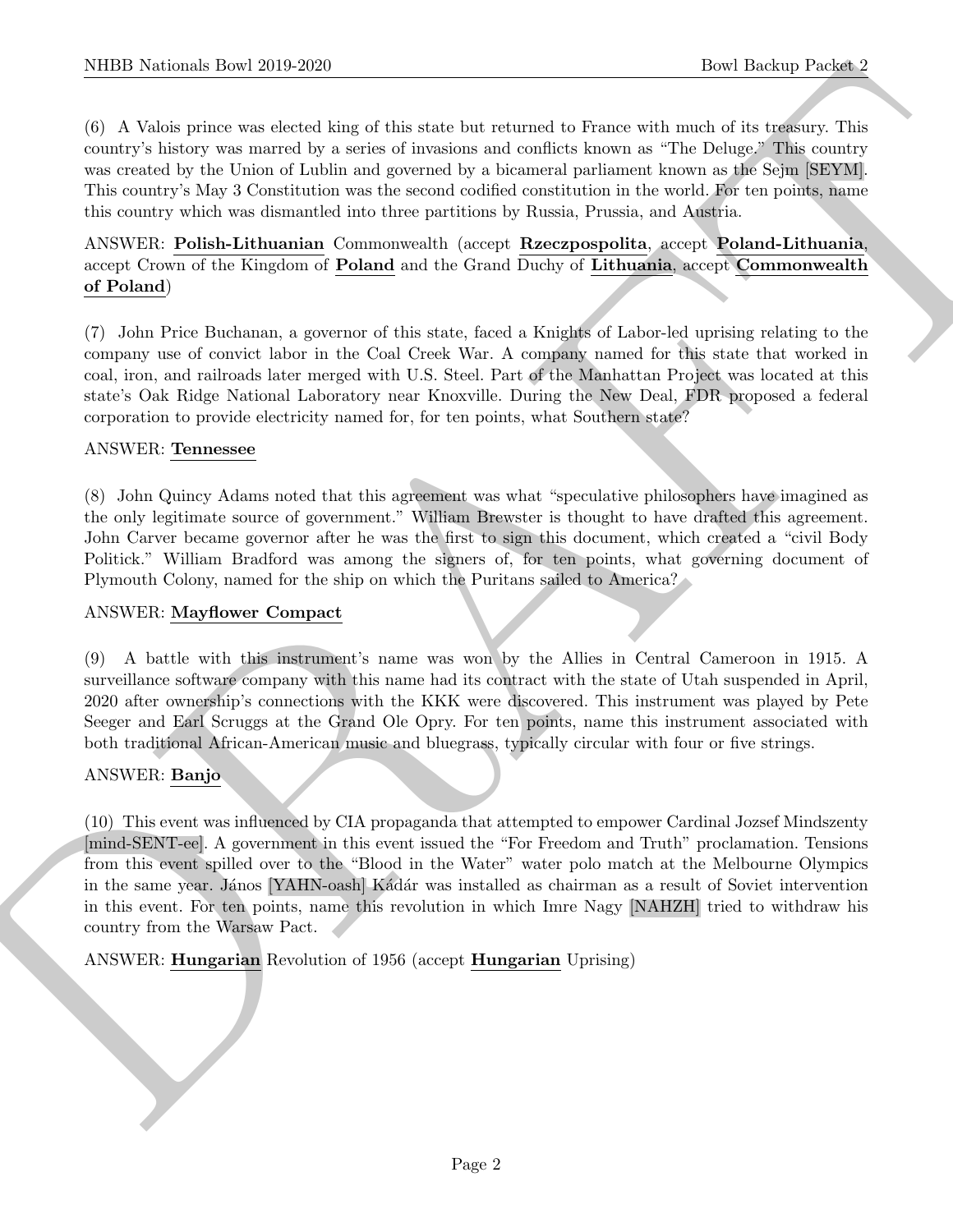# Second Quarter

SIBD Notionals how 2019-2269<br>
Second Quarter<br>
C (3) one supposes of this cost, Theorem is constraint, resulted a particular that both figure the both figure<br>
C (3) source are lower form the sole of deventory this cost of (1) One opponent of this event, Thomas Grantham, secured a garrison on the York River. The instigator of this event may have been jealous due to his inability to enter the Green Spring Circle. John Ingram replaced this event's leader after he died of dysentery. This event's participants were angry over a governor's refusal to adopt a harsh stance against the natives. For ten points, name this 1676 rebellion against Governor William Berkeley during which Jamestown was burned.

#### ANSWER: Bacon's Rebellion

BONUS: Bacon's Laws, passed as a reaction to Bacon's Rebellion, were enacted by this representative element of the Virginia General Assembly.

#### ANSWER: House of Burgesses

(2) A ruler of this name was supposedly raised by a Sassanian king and appointed Nestorius as Archbishop of Constantinople. Another ruler of this name defeated the usurper Magnus Maximus at the Battle of the Save [SAH-vuh] and appointed Arbogast as magister militum. One man with this name was made co-emperor of the East following Valens's death at Adrianople. For ten points, give this name shared by two Roman emperors in the  $4^{th}$  and  $5^{th}$  centuries.

#### ANSWER: Theodosius (accept Theodosius  $I$  or Theodosius II)

BONUS: Theodosius I was excommunicated for his massacre against the inhabitants of this city, perhaps better known for two epistles of the Apostle Paul.

#### ANSWER: Thessalonica (accept Thessaloniki)

(3) In this city, the "senator-maker", Alexander McKenzie, illegally seized mines. This city was the landing spot of the Black Wolf Squadron. Curtis Welch tended to quarantined citizens in this city during a diphtheria outbreak. Gunnar Kaasen finished an essential supplies mission to this city during which Leonhard Seppala and Togo ran the longest leg. The Great Race of Mercy resupplied medicine to this city on the Seward Peninsula. For ten points, the dog Balto helped save what Alaskan city in 1925?

#### ANSWER: Nome, Alaska

BONUS: The icebound Seward Peninsula could only be reached by this trail, the site of an annual sled dog race since 1973.

ANSWER: Iditarod Trail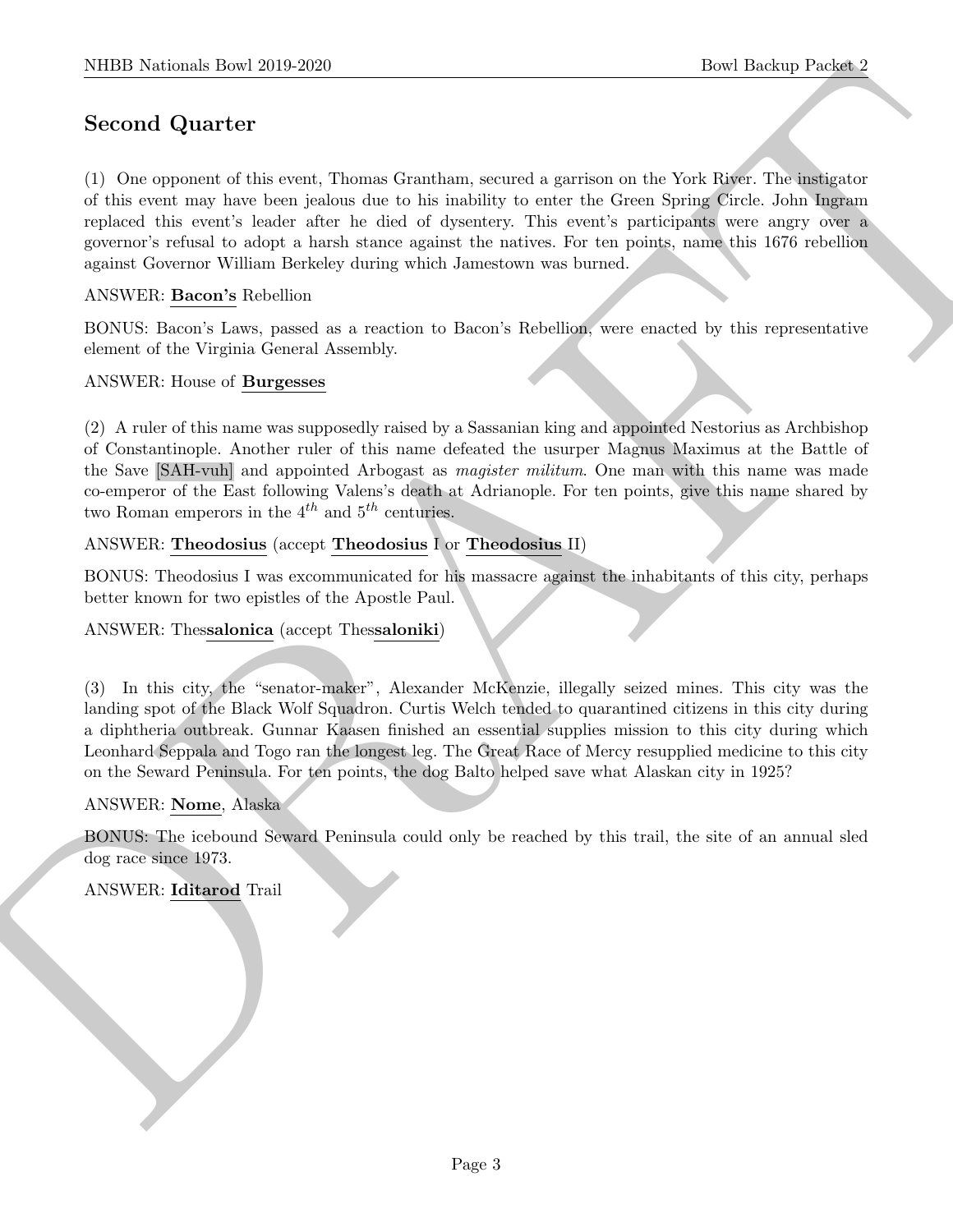NIBER Notionals How 2019-2020<br>
(For Hostiny Press 2)<br>
(For Hostiny Press 2)<br>
(Fig. Berns Lind, Hosting Mark in the K carried, somally the simulation<br>
(K denote a more of the following the Space of the system workers restr (4) Beppu hid this leader's head after he took a mortal wound to the femur. This leader accepted Katsu Kaishu's surrender. This founder of the Shigakko military academies resigned in protest after his country decided in the Seikanron debate not to send him to Korea. One of this leader's campaigns was halted when he failed to take Kumamoto Castle, and he died at the Battle of Shiroyama. For ten points, name this leader who led the Satsuma Rebellion, known as "the last true samurai."

ANSWER: Saigo Takamori (accept Saigo Kokichi, accept Saigo Nanshu)

BONUS: After Takamori's mortal injury at Shiroyama, he committed this form of ritual suicide.

ANSWER: Seppuku (accept Harakiri or other similar pronunciations, prompt on answers such as "belly cutting")

(5) Since 1957, the Nizari holder of this title has been Aga Khan IV. American activist and philosopher Amina Wadud has received death threats for her assertion that women can hold this title. The Sevener and Twelver doctrines refer to the number of people believed to have held this title. According to Shia doctrine, the  $12^{th}$  holder of this title is subject to "The Occultation" and will return as the Mahdi. For ten points, name this title, which in Sunni Islam refers to the prayer leaders in mosques.

#### ANSWER: Imam

BONUS: Those in Islam who hold to belief in the Mahdi believe that he will return at the end of times with this prophet who was sent with a new revelation, called the *Injil*.

ANSWER: Isa ibn Maryam (accept Jesus, son of Mary)

(6) One leader of this country discredited China's "three worlds" interpretation of communism in his book Imperialism and the Revolution. A man born with the name Ahmet Muhtar Zogolli faced an invasion led by Benito Mussolini in 1939 while serving as this country's king. Home to the port city of Durrës, during World War Two, this country was led by Prime Minister Enver Hoxha [HOADJ-uh]. For ten points, name this Balkan country on the eastern shore of the Adriatic Sea.

#### ANSWER: Republic of Albania

BONUS: In 1939, Mussolini declared Albania an Italian protectorate under the rule of this king of Italy who abdicated in 1946.

#### ANSWER: Victor Emmanuel III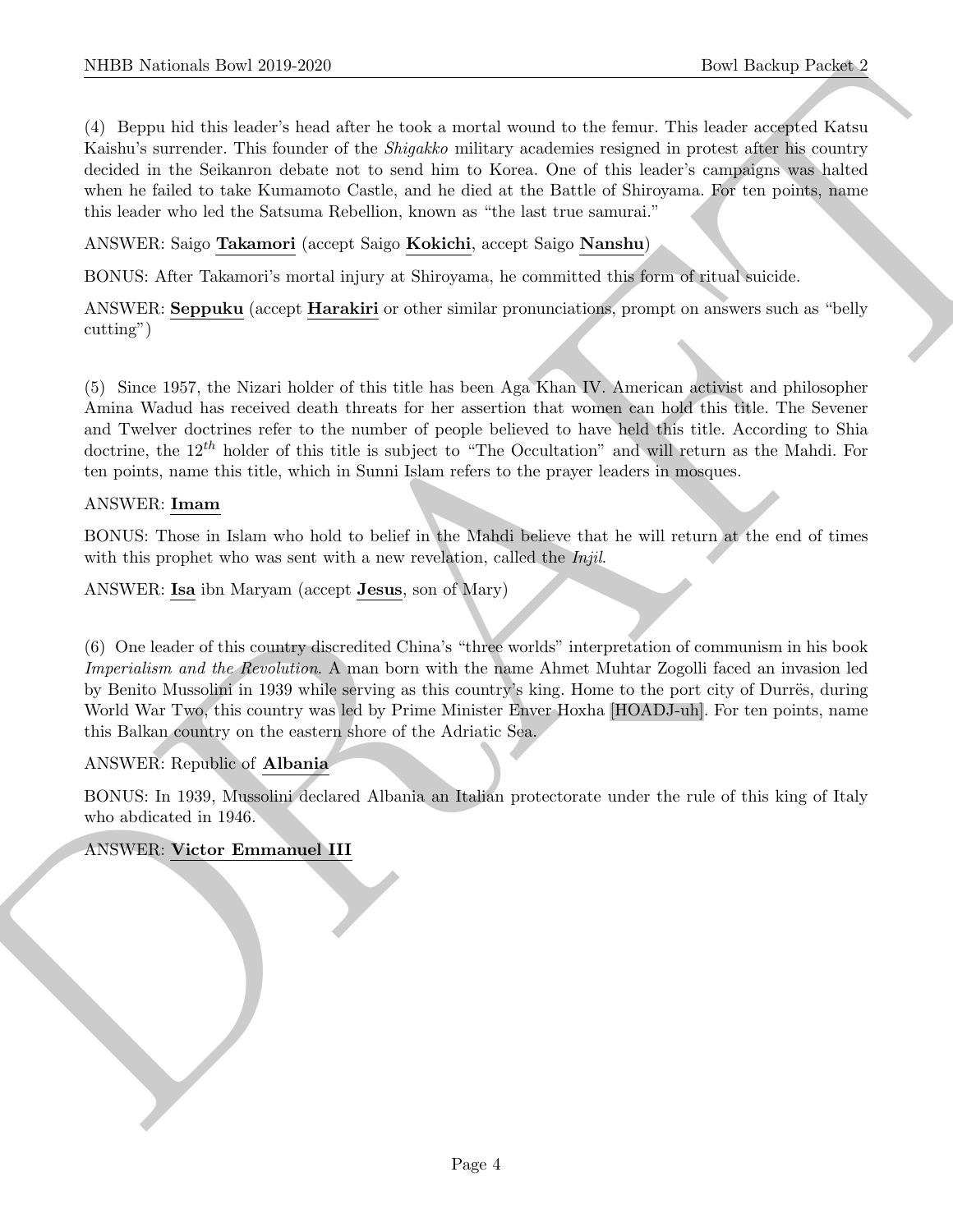NIBER Northern Librer 2019.2020<br>
The United Hermital Control density the settler weights at ESR (Eds.) We<br>set the result of the set of the first control of the settler weight of<br>the density of the first symptoms are photo (7) This scientist invented signal-flow graphs while working at Bell Labs during World War Two. Basing his work on a minimax procedure and positional evaluation, this scientist outlined one of the first computer programs for playing chess. Along with Nyquist, this American names the sampling theorem in digital signal processing. This mathematician published a landmark paper in 1948 titled "A Mathematical Theory of Communication." For ten points, name this "father of information theory."

## ANSWER: Claude Shannon

BONUS: In 1985, Claude Shannon won Japan's highest private award for achievement in the arts and sciences, an award named for this city that served as the seat of the imperial court for eleven centuries.

## ANSWER: Kyoto City

(8) The arrival at this battle of a brigade led by John Gregg prompted one general to exclaim, "The Texans always move them!" Four miles from where Stonewall Jackson had been shot at Chancellorsville, James Longstreet was injured by friendly fire at this battle. Ending a day before the Battle of Spotsylvania Courthouse, this battle was the first in Lee's Overland Campaign. For ten points, name this Civil War battle, named after the difficult terrain on which it was fought.

## ANSWER: Battle of the Wilderness

BONUS: One of the key generals at the Battle of the Wilderness was this man who narrowly lost the 1880 U.S. presidential election to James Garfield.

ANSWER: Winfield Scott Hancock

# Third Quarter

The categories are  $\dots$ 

- 1. Battle of Bunker Hill
- 2. Spartacist uprising
- 3. Hong Kong protests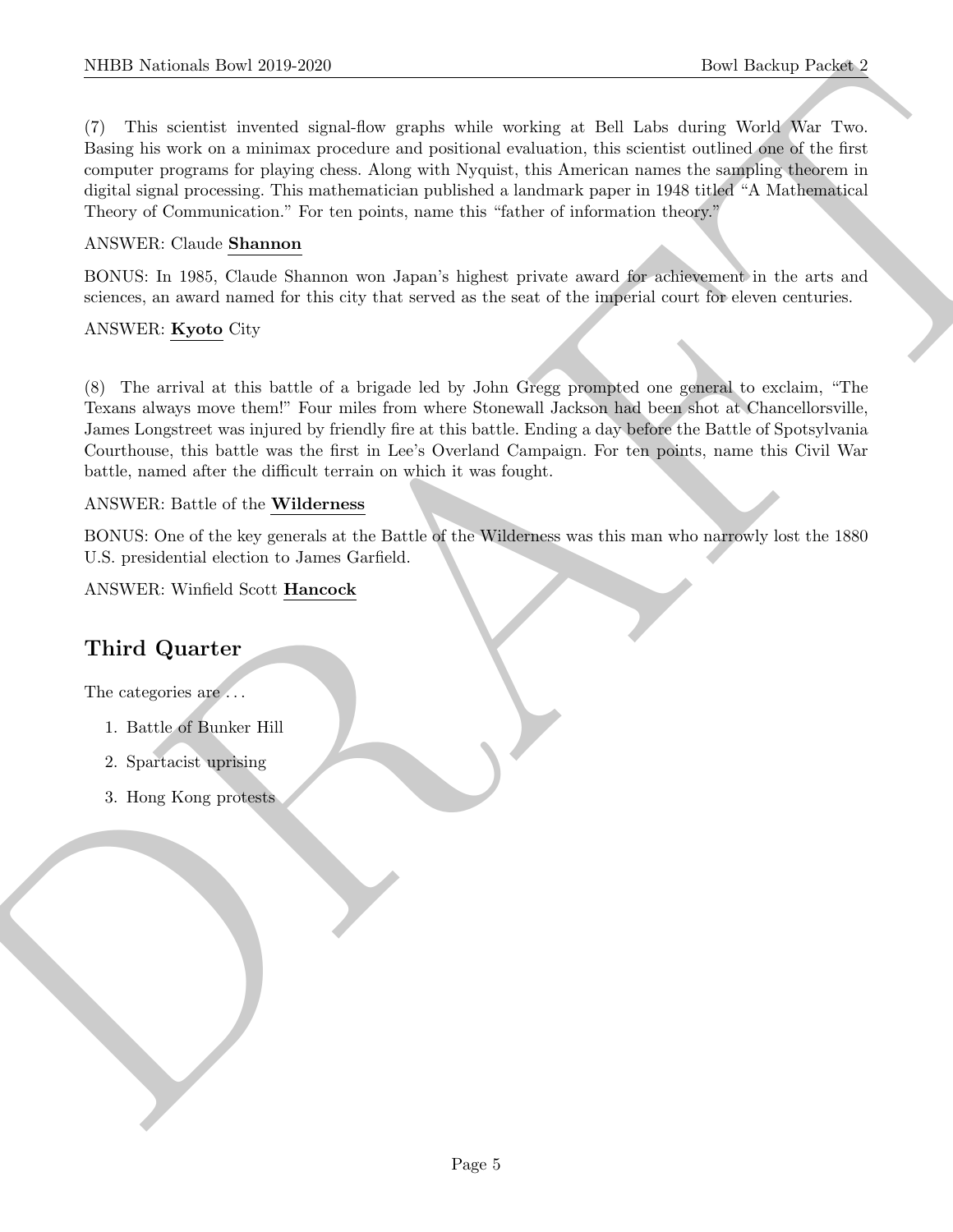#### BATTLE OF BUNKER HILL

#### Name the...

(1) Site of the battle, a Massachusetts city under siege at the time

### ANSWER: Boston

(2) Body part that Patriots were told to see the "whites of" before they fired

#### ANSWER: Eyes

(3) Location at which most of it was fought, southeast of Bunker Hill

#### ANSWER: Breed's Hill

(4) Post-battle petition to avoid war that was rejected by the British

#### ANSWER: Olive Branch Petition

(5) Doctor and revolutionary leader whose death was depicted in a John Trumbull painting

#### ANSWER: Joseph Warren

SIDDI Notional: Download Lines 2019-2020<br>
Bower the care of Boston, Hint<br>
Share the backle, a Manachumster city under sings at the sine<br>
(1) Sin of the backle, a Manachumster city under sings at the sine<br>
(2) Easty and tu (6) British general who led the assault, afterward named commander-in-chief in North America

#### ANSWER: William Howe

(7) American general who attempted to reform the defense on Bunker Hill

#### ANSWER: Israel Putnam

(8) British governor and general who was recalled to England after the battle

ANSWER: Thomas Gage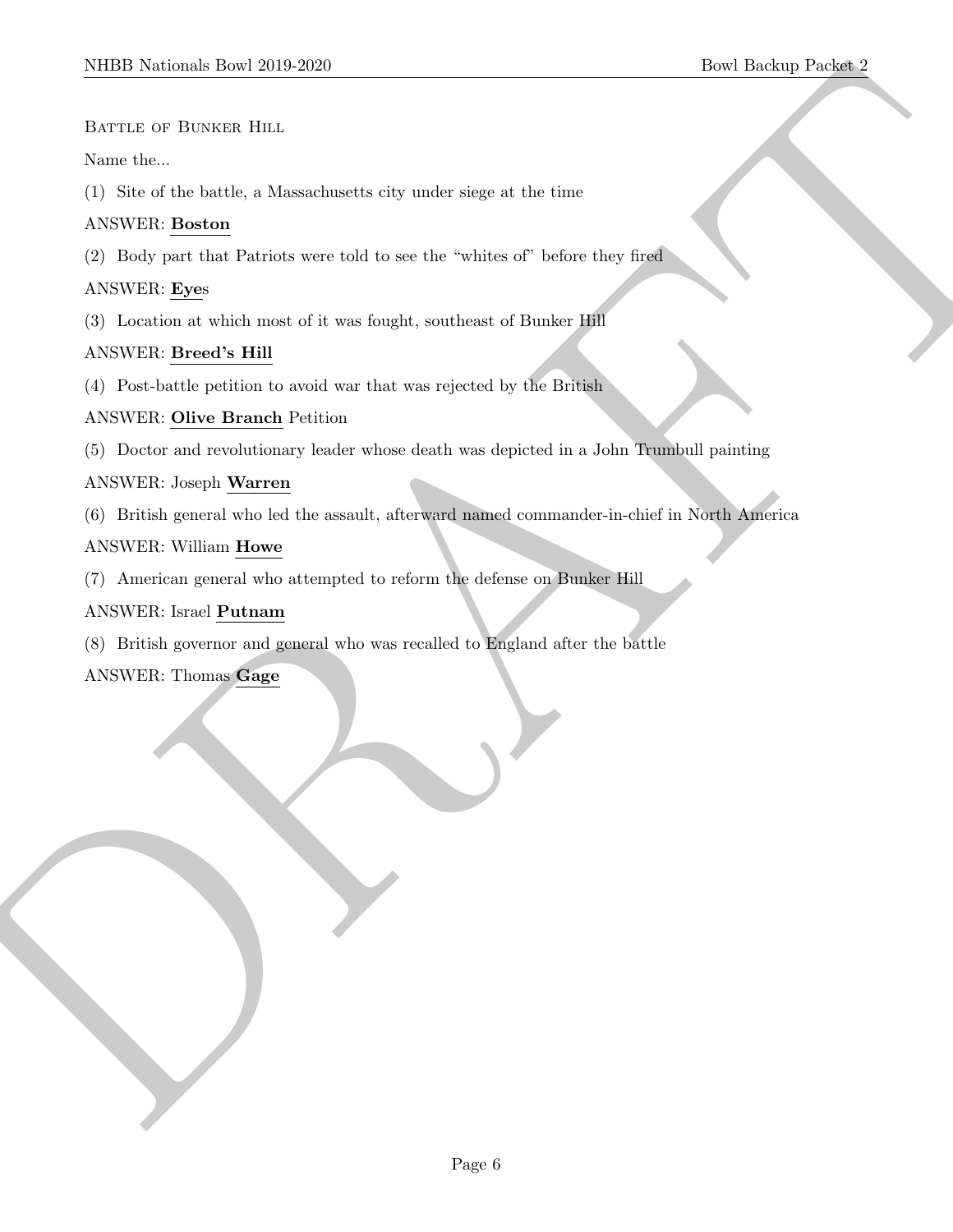#### Spartacist uprising

#### Name the...

(1) Soviet faction led by Lenin that the Spartacists emulated

## ANSWER: Bolsheviks

(2) Marxist political party who launched the uprising, later banned

## ANSWER: Communist(s) Party of Germany (accept KPD)

(3) Government that replaced the Council of the People's Deputies, named for the city in which it was founded

#### ANSWER: Weimar Republic

(4) Female leader who wrote the Junius Pamphlet and was executed after the failure of the uprising

#### ANSWER: Rosa Luxemburg

(5) Nationalist paramilitary units used to suppress the uprising

#### ANSWER: Freikorps (accept Free corps)

(6) Force of unpaid sailors that defeated regular German troops in the Skirmish of the Berlin Schloss

## ANSWER: Volksmarinedivision (accept People's Navy Division)

SIDD Neishan- how 2019-2020<br>
Securities use and the Spartacular condition<br>
Securities the second state of Length and the Spartacular condition<br>
(1) Society Radio with the Spartacular disc condition<br>
(2) Maxim-spatial part (7) Spartacist leader, who as a Reichstag member opposed World War One, shot while allegedly trying to escape

#### ANSWER: Karl Liebknecht

(8) Leader of the Social Democrats who opposed the Spartacists

## ANSWER: Fredrich Ebert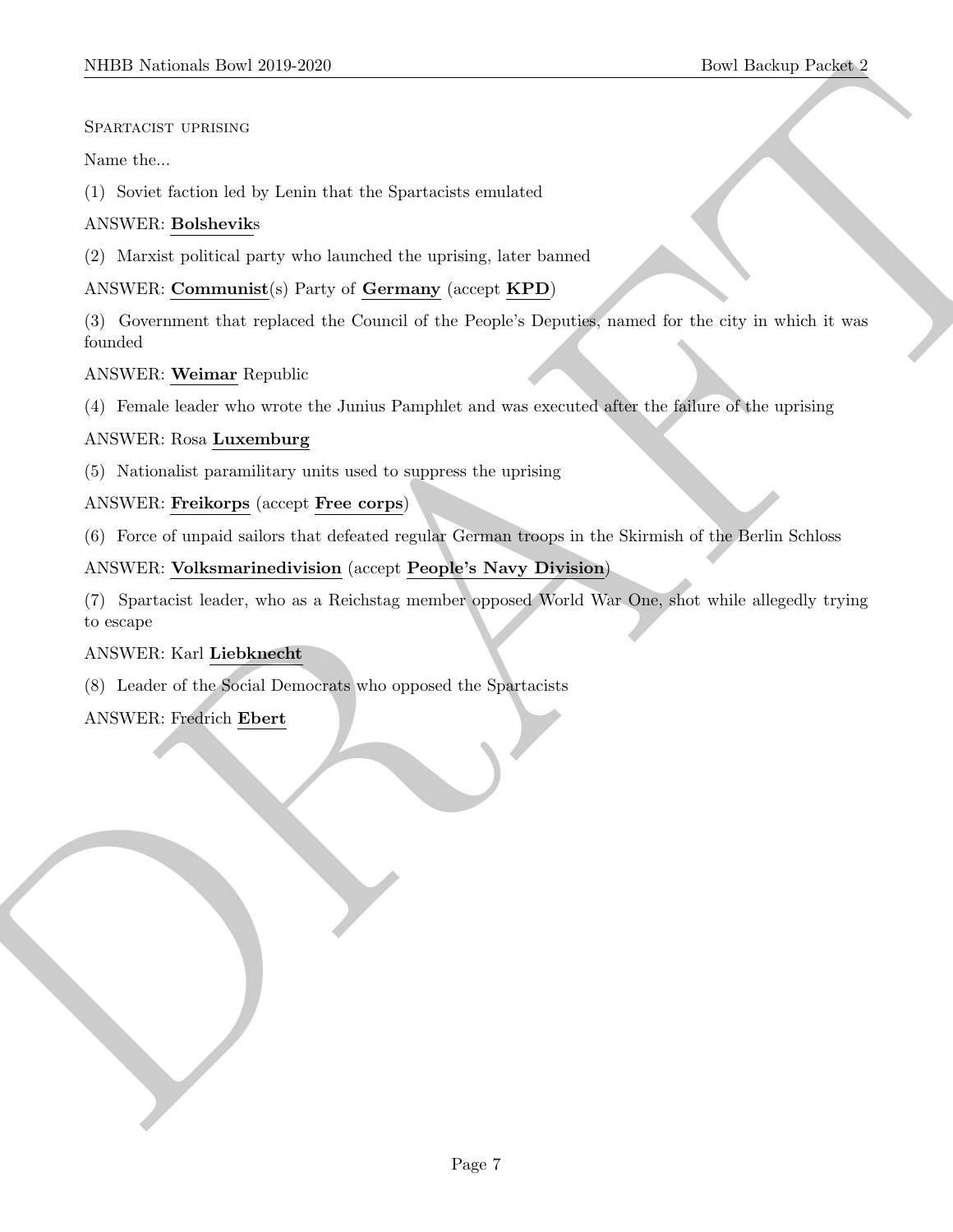#### HONG KONG PROTESTS

Name the...

(1) Banned item used by protesters to conceal their identities

#### ANSWER: Face masks

SIDD Notional: Deal 2019-2020<br>
How holes, and the procedure is more) that identifies<br>
No. 2018 Deal (2019-2020)<br>
A SWER From make we colour of this principal describes the sequence spring and (Final Kong and<br>
CF Theorem m (2) Protestors feared the erosion of this principle describing the separate governments of Hong Kong and China

## ANSWER: "One country, two systems" (accept Guo liang zhi)

(3) Object that became a symbol of protests against changes giving Beijing an increased role in elections

#### ANSWER: Umbrella

(4) Chinese organized crime group believed to have beaten protesters during the 2014 and 2019 protests

#### ANSWER: Triads (accept San he hui)

(5) Law that guarantees Hong Kong's autonomy until 2047

#### ANSWER: Basic Law

(6) Chief executive, sanctioned by the US in 2019 for undermining Hong Kong's autonomy

#### ANSWER: Carrie Lam

- (7) London-based bank whose branches were vandalized after denying service to Spark Alliance
- ANSWER: HSBC Holdings plc (accept Hong Kong and Shanghai Banking Corporation Limited)
- (8) Student activist who led Scholarism during the 2014 protests, later secretary general of Demosisto

## ANSWER: Joshua Wong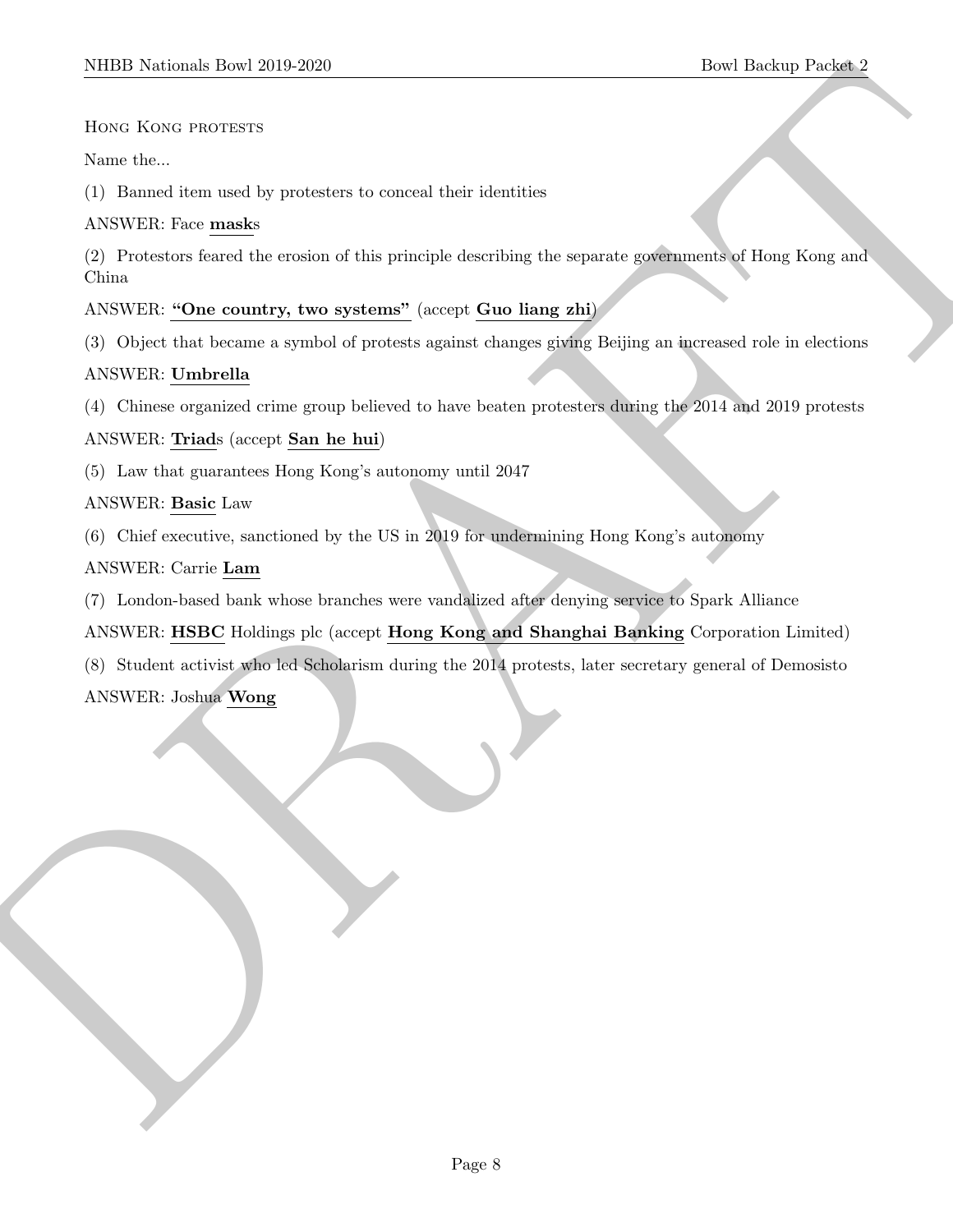# Fourth Quarter

NIBB Noticeals how 20:0 2250<br>
Down Hosting Research board and the mass and solid specified solid specified solid board function 2<br>
The mass control would be a American Echanological Society along with John Hostel Barbell, (1) This man founded the American Ethnological Society along with John Russell Bartlett. William Crawford wanted this man as his running mate in the 1824 election, though this man dropped out. This man was the main negotiator of the Treaty of Ghent, ending the War of 1812. Agitators in the  $(+)$  Whiskey Rebellion were calmed down by this man, who continued his earlier work by serving as the head of New York City's branch of the (\*) National Bank. For ten points, name this man who served as Secretary of the Treasury for Thomas Jefferson and James Madison, dubbed the "Swiss Founding Father."

#### ANSWER: Albert Gallatin

(2) The central location of this event was enclosed by the Blue Police. This event inspired "Zog nit keyn mol," sometimes called "Partisan Song," by Hirsh Glick, a Vilna inmate. In 1970, after placing a wreath at a monument dedicated to the heroes of this event,  $(+)$  Willy Brandt suddenly knelt in front of the monument. The details of this event were collected in the Stroop Report, named for the man who oversaw the  $(*)$  transportation of its victims to Treblinka and other camps. For ten points, name this largest Jewish revolt during World War Two, which occurred in a Polish city.

#### ANSWER: Warsaw Ghetto Uprising

(3) Koxinga attacked Fort Provintia near this city, which later became the capital of the Tungning Kingdom. The Tapani rebellion against Japanese rule started at the sincedemolished Xilai Temple in this city. A short-lived republic in this city invited French engineers to construct the defensive Erkunshen Battery, or  $(+)$  Eternal Golden Castle. This city was built around the Dutch Fort Zeelandia on a sandbar called Taioan, today known as the district of  $(*)$  Anping. The brief Republic of Formosa was declared from, for ten points, what oldest city in Taiwan?

#### ANSWER: Tainan City

(4) Singer Dorce Gamalama was criticized for attending the funerals of the perpetrators of this event and for saying she was "certain [they] had gone to heaven." One perpetrator of this incident struck at a nightclub named Paddy's Irish Bar twenty seconds before another attack at the Sari Club. The Sanglah  $(+)$  Hospital overflowed with victims of this event that killed 202 people. This event was perpetrated by Abu Bakar Bashir's group, Jemaah Islamiyah, and included an attack on the US Consulate in (\*) Denpasar. For ten points, name this series of terrorist attacks in Indonesia.

ANSWER: 2002 Bali bombings (accept synonyms of "bombings", such as attacks, killings, etc.)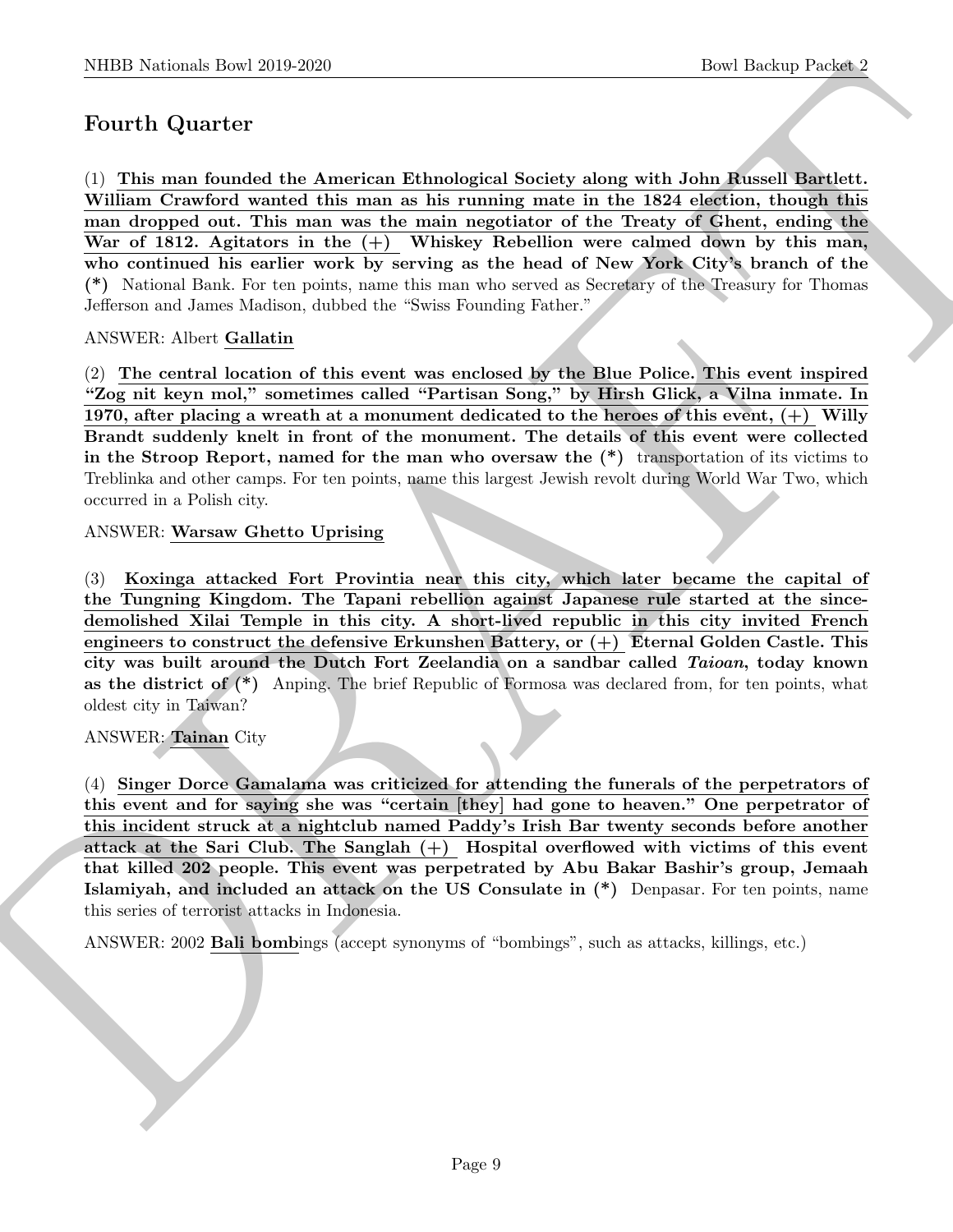(5) This man depicted three babies pulling on a kite string attached to a key in his painting Benjamin Franklin Drawing Electricity from the Sky. Another of this artist's works is set in the village of Shackamaxon and features the Lenape tribe resting under an elm tree. Another painting by this man depicts military officers  $(+)$  crowding around their fallen commander after his wounding in the Battle of the (\*) Plains of Abraham. For ten points, name this American painter of Penn's Treaty with the Indians and The Death of General Wolfe.

#### ANSWER: Benjamin West

(6) This group was weakened when the Engelbrekt rebellion broke out over a diminishing iron trade. Sten Sture the Younger's opposition to this group was stamped out after Archbishop Gustavus Trolle ordered a massacre of this group's enemies. This union was finally dissolved when  $(+)$  Christian II was defeated by Gustav I, marking the beginning of Vasa independence. This union had originally been founded by Margaret I to counteract the influence of the (\*) Hanseatic League. For ten points, identify this medieval union between Denmark, Sweden, and Norway.

#### ANSWER: Kalmar Union

NIBED Notionals how 22:0 22:0<br>
(best lineing to 22:0 22:0<br>
(b) This man densities pointing on a kits string attended to a key in the first<br>manner are considered through *Thericolay from the Styp.* Another of this arcivity (7) In one novel by this author, King Ladislaus Jagiello commands his troops at the Battle of Grunwald in their defeat of the Teutonic knights. Under a pseudonym, this man wrote the travel essays Litwos' Letters From a Journey. In a historical novel by this author of The Knights of the Cross, he inaccurately depicts Tigellinus suggesting that  $(+)$  Nero order the burning of Rome to blame it on the Christians. In that work by this Nobel laureate, Peter asks the title question to an apparition of  $(*)$  Jesus and accepts his martyrdom. For ten points, name this Polish author of Quo Vadis.

ANSWER: Henryk Sienkiewicz [shen-KYAY-vitch] (accept Litwos before mentioned)

(8) This oil millionaire was central to the establishment of the Mid-Continent Oil and Gas Association. This man was endorsed by Jesse Owens and was the subject of the quote "as Maine goes, so goes Vermont." Styles Bridges was tapped to be this man's running mate but was dropped as his name made the ticket sound like a famous (+) nursery rhyme. George Gallup infamously miscalculated poll results to reflect this man and Frank Knox winning the (\*) 1936 presidential election. For ten points, name this man who was defeated in that election by Franklin Delano Roosevelt while serving as governor of Kansas.

ANSWER: Alf(red) Landon